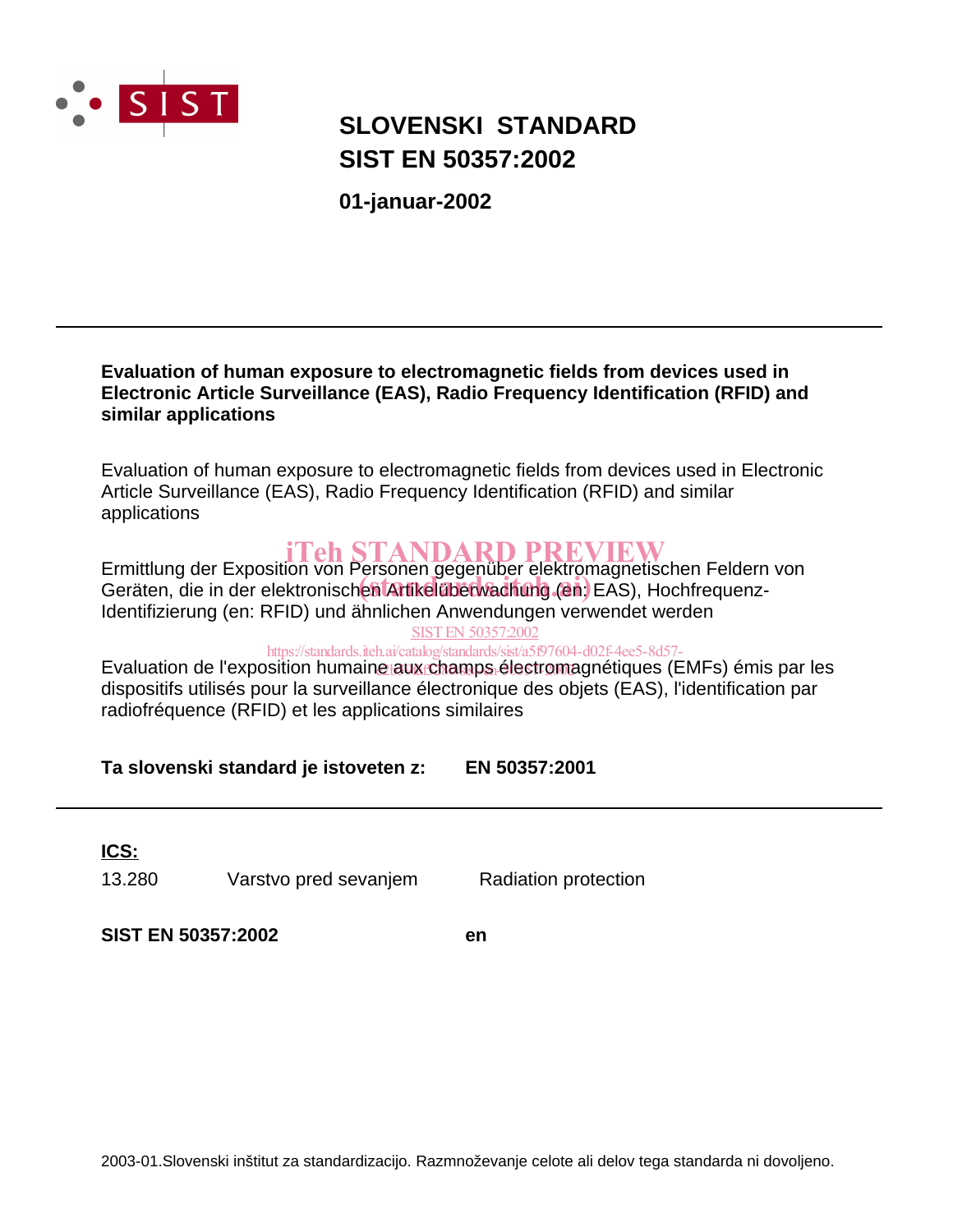

# iTeh STANDARD PREVIEW (standards.iteh.ai)

SIST EN 50357:2002 https://standards.iteh.ai/catalog/standards/sist/a5f97604-d02f-4ee5-8d57 e2b59faf5280/sist-en-50357-2002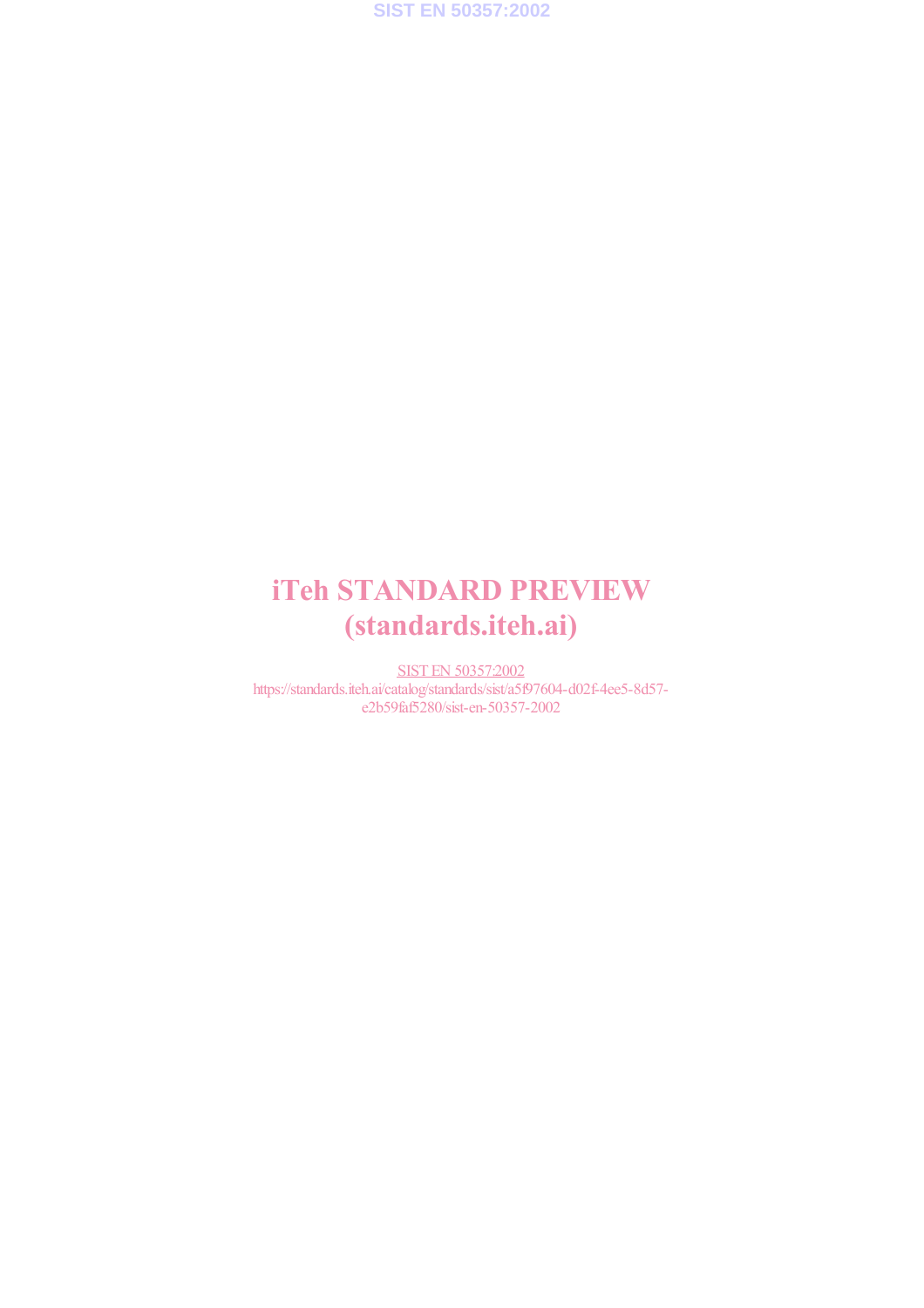

# EUROPEAN STANDARD **EN 50357**

# NORME EUROPÉENNE

EUROPÄISCHE NORM October 2001

ICS 13.280; 33.100.01

English version

# **Evaluation of human exposure to electromagnetic fields from devices used in Electronic Article Surveillance (EAS), Radio Frequency Identification (RFID) and similar applications**

Evaluation de l'exposition humaine aux champs électromagnétiques (EMFs) Èmis par les dispositifs utilisÈs pour la surveillance électronique des objets (EAS), l'identification par radiofréquence (RFID) et les applications similaires

Ermittlung der Exposition von Personen gegenüber elektromagnetischen Feldern von Geräten, die in der elektronischen Artikelüberwachung (en: EAS), Hochfrequenz-Identifizierung (en: RFID) und ähnlichen Anwendungen verwendet

# werden iTeh STANDARD PREVIEW (standards.iteh.ai)

#### SIST EN 50357:2002

https://standards.iteh.ai/catalog/standards/sist/a5f97604-d02f-4ee5-8d57-

e2b59faf5280/sist-en-50357-2002.<br>This European Standard was approved by CENELEC on 2001-07-03. CENELEC members are bound to comply with the CEN/CENELEC Internal Regulations which stipulate the conditions for giving this European Standard the status of a national standard without any alteration.

Up-to-date lists and bibliographical references concerning such national standards may be obtained on application to the Central Secretariat or to any CENELEC member.

This European Standard exists in three official versions (English, French, German). A version in any other language made by translation under the responsibility of a CENELEC member into its own language and notified to the Central Secretariat has the same status as the official versions.

CENELEC members are the national electrotechnical committees of Austria, Belgium, Czech Republic, Denmark, Finland, France, Germany, Greece, Iceland, Ireland, Italy, Luxembourg, Malta, Netherlands, Norway, Portugal, Spain, Sweden, Switzerland and United Kingdom.

# CENELEC

European Committee for Electrotechnical Standardization Comité Européen de Normalisation Electrotechnique Europäisches Komitee für Elektrotechnische Normung

#### **Central Secretariat: rue de Stassart 35, B - 1050 Brussels**

© 2001 CENELEC - All rights of exploitation in any form and by any means reserved worldwide for CENELEC members.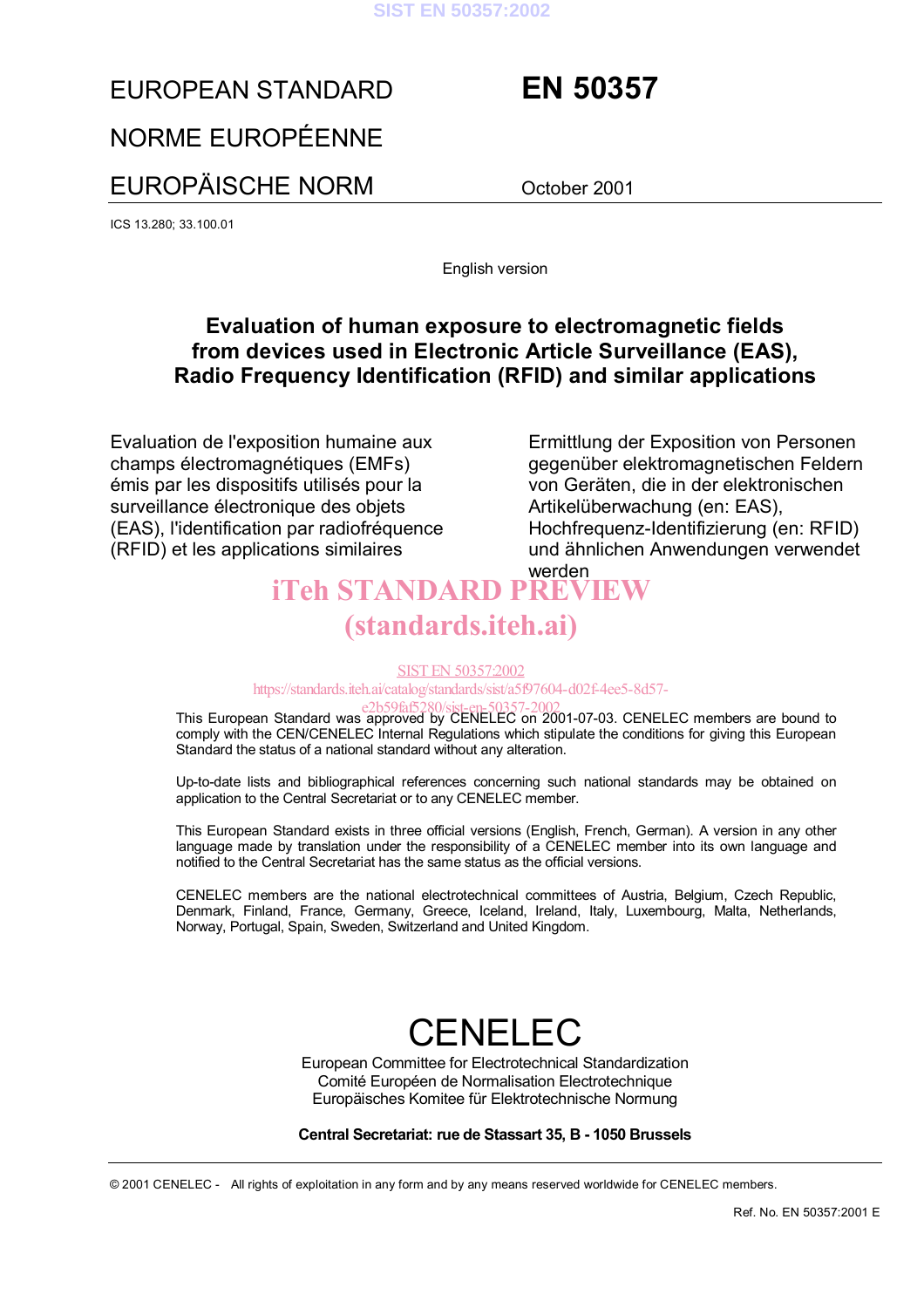### **Foreword**

This European Standard was prepared by the Technical Committee CENELEC TC 106X (former TC 211), Electromagnetic fields in the human environment.

The text of the draft was submitted to the Unique Acceptance Procedure and was approved by CENELEC as EN 50357 on 2001-07-03.

The following dates were fixed:

| - latest date by which the EN has to be implemented<br>at national level by publication of an identical<br>national standard or by endorsement | (dop) | 2002-07-01 |
|------------------------------------------------------------------------------------------------------------------------------------------------|-------|------------|
| - latest date by which the national standards conflicting<br>with the EN have to be withdrawn                                                  | (dow) | 2004-07-01 |
| Annexes designated "informative" are given for information only.<br>In this standard, annexes A and B are informative.                         |       |            |

# iTeh STANDARD PREVIEW (standards.iteh.ai)

 $\frac{1}{2}$ 

SIST EN 50357:2002 https://standards.iteh.ai/catalog/standards/sist/a5f97604-d02f-4ee5-8d57 e2b59faf5280/sist-en-50357-2002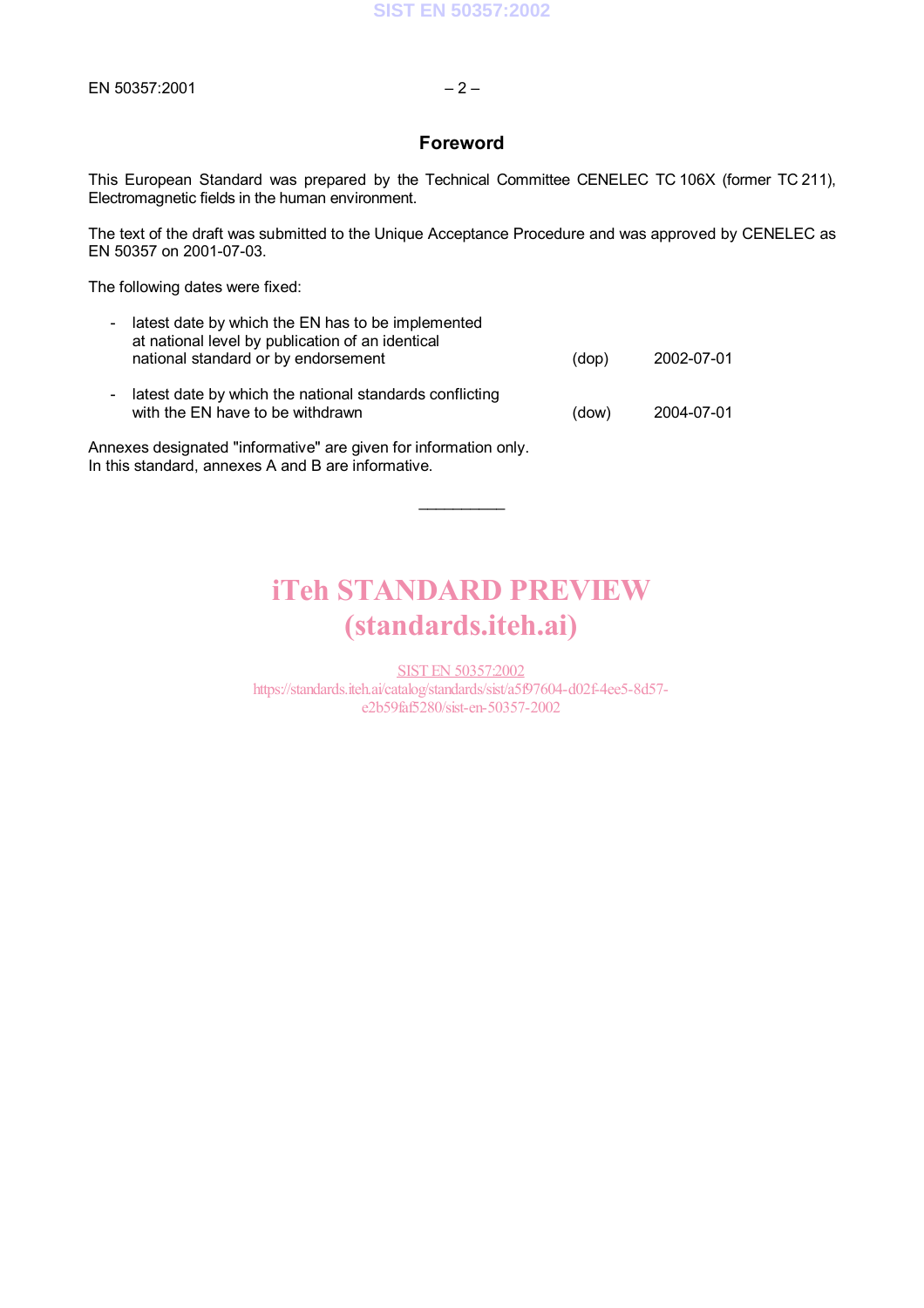# **Contents**

 $-3-$ 

| 1              |                |                                                                                        |  |
|----------------|----------------|----------------------------------------------------------------------------------------|--|
| $\mathbf{2}$   |                |                                                                                        |  |
|                | 2.1<br>2.2     |                                                                                        |  |
| $\overline{3}$ |                |                                                                                        |  |
|                | 3.1            |                                                                                        |  |
|                | 3.2            |                                                                                        |  |
| 4              |                |                                                                                        |  |
|                | 4.1            |                                                                                        |  |
|                | 4.2<br>4.3     |                                                                                        |  |
|                | 4.4            |                                                                                        |  |
| 5              |                |                                                                                        |  |
|                | 5.1<br>5.2     | Field measurements<br>Additional evaluation.com STANDARD PREVIEW 29                    |  |
| 6              |                |                                                                                        |  |
| $\overline{7}$ |                |                                                                                        |  |
|                | 7.1            |                                                                                        |  |
|                | 7.2<br>7.3     |                                                                                        |  |
|                |                |                                                                                        |  |
|                | A.1            |                                                                                        |  |
|                | A.2            |                                                                                        |  |
|                | A.3            |                                                                                        |  |
|                | <b>Annex B</b> |                                                                                        |  |
|                | B.1            |                                                                                        |  |
|                | B.2<br>B.3     |                                                                                        |  |
|                | B.4            | Comparison of induced currents, modelled using different sizes of prolate spheroid  49 |  |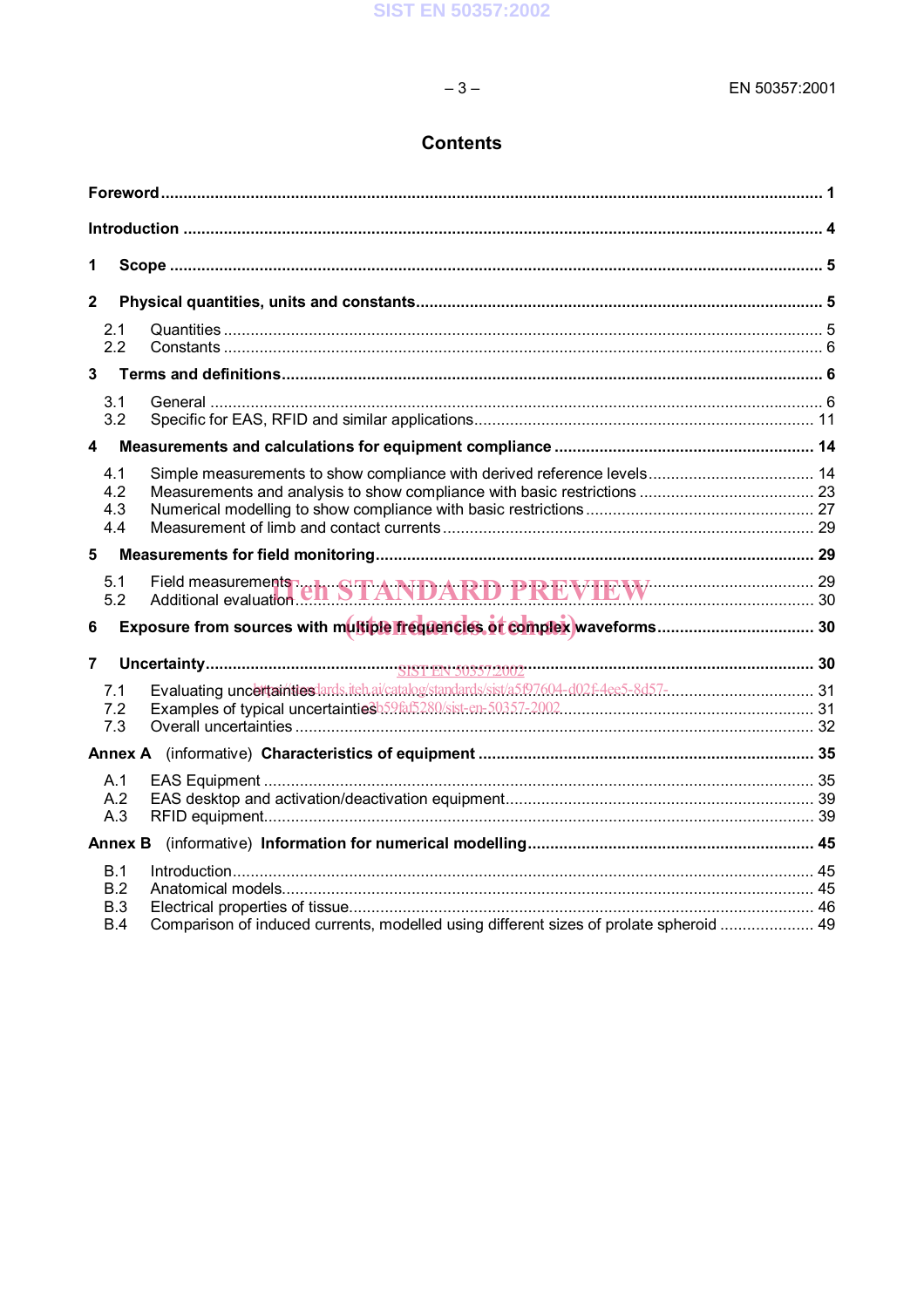### **Introduction**

This document presents procedures for the evaluation of human exposure to electromagnetic fields (EMFís) from Devices used in electronic article surveillance (EAS), radio frequency identification (RFID) and similar applications. The work has been carried out in response to:

- $-$  The ICNIRP<sup>1)</sup> Guidelines for limiting exposure to time-varying electric, magnetic and electromagnetic fields (up to 300 GHz) [1];
- European Council Recommendation 1999/519/EC on the limitation of exposure of the general public to electromagnetic fields 0-300 GHz (the EC Recommendation) [2];
- European Council Directive 73/23/EEC on the harmonisation of the laws of member states relating to electrical equipment designed for use within certain voltage limits (the LV Directive) [3];
- European Council Directive 1999/5/EC on radio equipment and telecommunications terminal equipment and the mutual recognition of their conformity (the R&TTE Directive) [4].

The techniques presented in this document may also be used to demonstrate compliance to other National or International requirements.

Electromagnetic fields interact with the human body and other biological systems through a number of physical mechanisms. The main mechanisms of interaction are based on nervous system effects and heating. These effects are dependent on frequency and are defined by biologically relevant quantities such as magnetic flux density, induced current density and specific absorption rate. These quantities are not directly measurable so they must be determined either, by calculation for each case, or by measuring a reference quantity which has a pre-derived relationship to them.

The examples used in this document are taken from the EC Recommendation and from the ICNIRP Guidelines. They each contain a series of Basic Restrictions for magnetic flux density, induced current Guidelines. They each contain a series of Basic Restrictions for magnetic flux density, induce<br>density, power density and specific absorption rate as well as a series of derived Reference Levels

In any particular exposure situation, measured Tor calculated values can be compared to the appropriate reference level. The reference levels are generally obtained from the basic restriction by mathematical modelling and laboratory experimentation at specific frequencies. 2 They reflect maximum coupling of the fields to the exposed human being, thereby providing maximum protection. Respect of the reference level will ensure respect of the relevant basic restriction. If the measured value exceeds the reference level, it does not necessarily follow that the basic restriction is also exceeded. Under those circumstances, more detailed evaluation techniques will be necessary which are specific to that type of equipment and exposure.

This document adopts a staged approach to compliance assessment. The first stage is a simple measurement against the appropriate derived Reference Levels. If the device meets these, there is no requirement for further assessment. Stage 2 is a more complex series of measurements, coupled with analysis techniques. Again, if the device meets the appropriate levels, there is no requirement for further assessment. Stage 3 requires detailed modelling and analysis to show compliance with the Basic Restrictions. Device compliance can be shown using any one of the stages; it is not necessary to use more than one, unless an assessment using Stages 1 or 2 fails to demonstrate compliance.

The devices covered by this document normally have non-uniform field patterns. Often these devices have a very rapid reduction of field strength with distance and operate under near-field conditions where the relationship between electric and magnetic fields is not constant. This, together with typical exposure conditions for different device types, is detailed in annex A.

Measurements and methods are derived with reference to:

- 1. Work carried out within CENELEC
- 2. Notes and explanatory text from the EC Recommendation and the ICNIRP Guidelines
- 3. Similar techniques proposed or adopted by IEC  $^{2}$ , especially in the case of desktop equipment [5].
- 4. Other, specifically referenced techniques.

l

<sup>1)</sup> International Commission on Non-Ionising Radiation Protection

<sup>2)</sup> International Electrotechnical Committee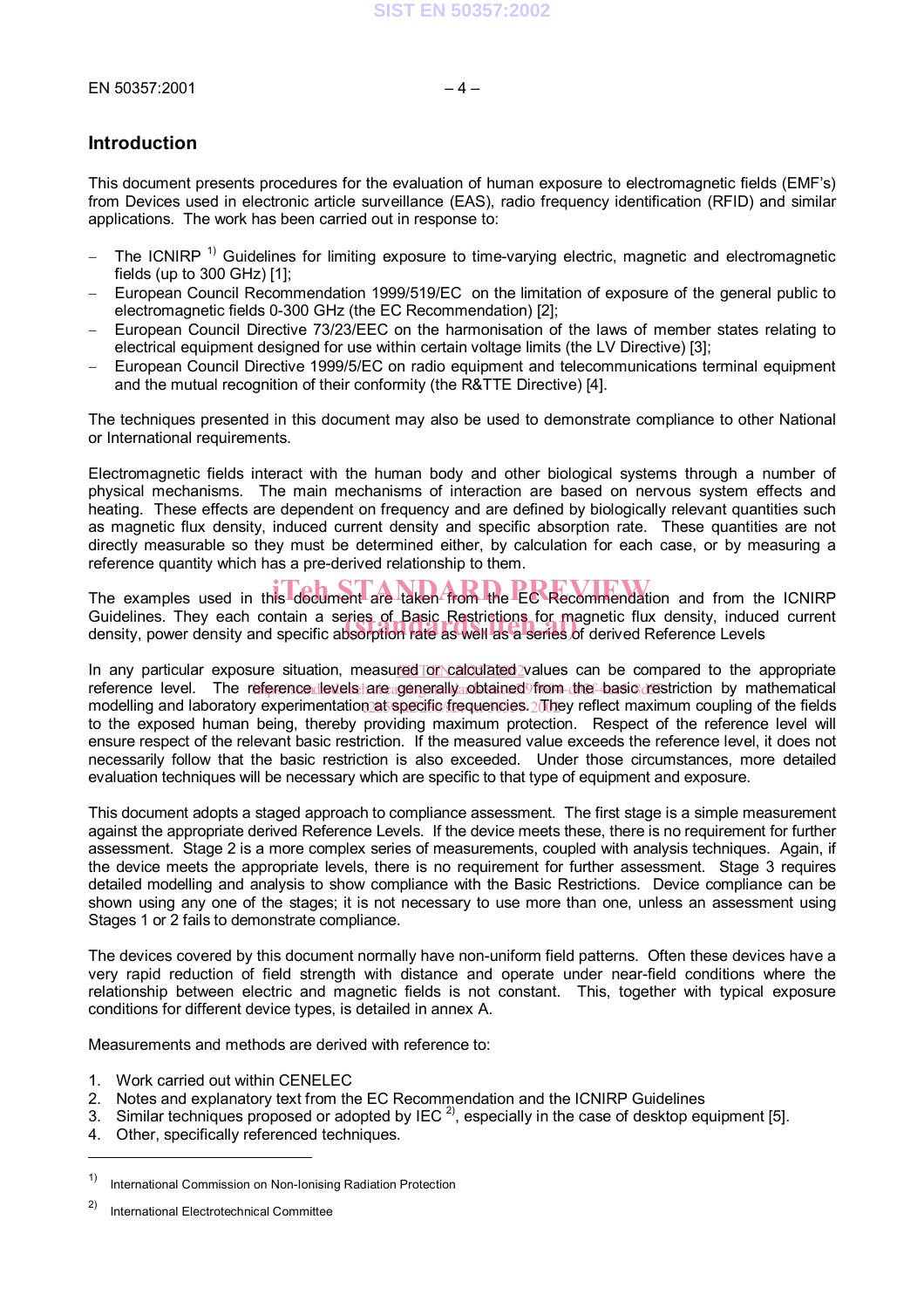#### **1 Scope**

This European Standard applies to devices used in Electronic Article Surveillance (EAS), Radio Frequency Identification (RFID) and similar applications. The objective of the Standard is to specify, for such equipment, the methods for demonstration of compliance with basic restrictions or reference levels related to human exposure to electromagnetic fields.

The Council Directive 1999/5/EC [4], Article 3.1(a), defines essential requirements for equipment that is either radio equipment or telecommunications equipment or both; with regard to the protection of the health and safety of the user and any other person. This document may be used for demonstration of compliance to the Council Directive with reference to human exposure to electromagnetic fields (EMF's). There are additional requirements covered by Article 3.1(a), which are not included in this document.

The Council Directive 73/23/EEC [3], Article 2, stipulates that the Member States take all appropriate measures to ensure that electrical equipment may be placed on the market only if, having been constructed in accordance with good engineering practice in safety matters in force in the Community, it does not endanger the safety of persons, domestic animals or property when properly installed and maintained and used in applications for which it was made. The principal elements of those safety objectives are listed in annex I clause 2b. This document may be used for demonstration of compliance to the Council Directive only with reference to human exposure to electromagnetic fields (EMFís). There are additional requirements covered by Article 2 and annex I clause 2b, which are not included in this document.

The Council Recommendation 1999/519/EC [2] provides Basic Restrictions and derived Reference Levels for exposure of the general public in the areas where they spend significant time. This document may be used for demonstration of equipment compliance to the Council Recommendation on this basis, but there ased for demonstration or equipment compliance to the council recommendation on

The ICNIRP Guidelines [1] provide Basic Restrictions and derived Reference Levels for both occupational and general public exposure. This document may be used for demonstration of equipment compliance to ICNIRP Guidelines on this basis, but there may be additional specific National or International requirements FUNIRE Guidelines on this basis, but there may be a subjected  $\frac{1}{200}$ .

https://standards.iteh.ai/catalog/standards/sist/a5f97604-d02f-4ee5-8d57-

Other Standards can apply to products covered by this document. In particular this document is not designed to assess the electromagnetic compatibility with other equipment, medical or otherwise. It does not reflect any product safety requirements other than those specifically related to human exposure to electromagnetic fields.

It is also possible to use this document as a basis to demonstrate compliance to other National and International Guidelines or Requirements with regard to human exposure from EMFís. In these cases, other Restrictions and Levels may be used.

### **2 Physical quantities, units and constants**

#### **2.1 Quantities**

The internationally accepted SI units are used throughout this document

| Quantity                | Symbol   | <u>Unit</u>              | <b>Dimension</b> |
|-------------------------|----------|--------------------------|------------------|
| Current density         | J        | ampere per square metre  | Am <sup>-2</sup> |
| Electric field strength | Е        | volt per metre           | $Vm^{-1}$        |
| Electric flux density   | D        | coulomb per square metre | $\text{Cm}^2$    |
| Electric conductivity   | $\sigma$ | siemens per metre        | $Sm^{-1}$        |
| Frequency               |          | hertz                    | Hz               |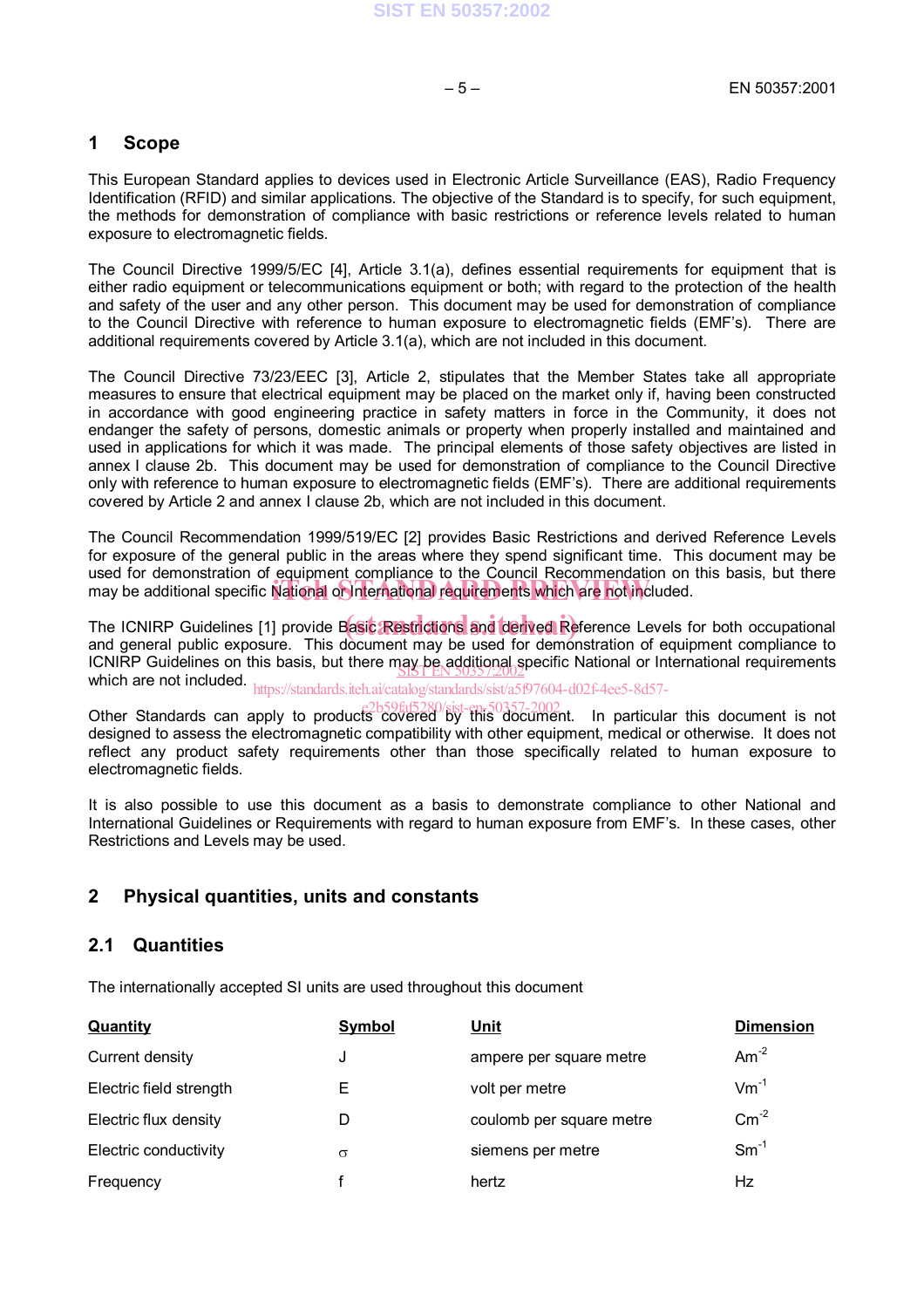### **SIST EN 50357:2002**

#### $EN 50357:2001$   $-6-$

| Magnetic field strength  | Н          | ampere per metre         | $Am^{-1}$  |
|--------------------------|------------|--------------------------|------------|
| Magnetic flux density    | B          | tesla $(Vs/m^2)$         | т          |
| Mass density             | $\rho$     | kilogram per cubic metre | $kgm-3$    |
| Permeability             | μ          | henry per metre          | $Hm^{-1}$  |
| Permittivity             | $\epsilon$ | farad per metre          | $Fm^{-1}$  |
| Power density            | S          | watt per square metre    | $Wm^{-2}$  |
| Specific absorption rate | <b>SAR</b> | watt per kilogram        | $Wkg^{-1}$ |
| Wavelength               | λ          | metre                    | m          |
| Temperature              |            | kelvin                   | Κ          |

## **2.2 Constants**

| <b>Physical Constant</b>                                                                                                                                                                                                       | <b>Symbol</b>   | <b>Magnitude</b>                    |
|--------------------------------------------------------------------------------------------------------------------------------------------------------------------------------------------------------------------------------|-----------------|-------------------------------------|
| Velocity of light                                                                                                                                                                                                              | c               | $2,997 \times 10^8 \text{ ms}^{-1}$ |
| Permittivity of free space                                                                                                                                                                                                     | $\varepsilon_0$ | 8,854 x $10^{-12}$ Fm <sup>-1</sup> |
| Permeability of free space iTeh STANDART 10 FIFT VIEW                                                                                                                                                                          |                 |                                     |
| the contract of the contract of the contract of the contract of the contract of the contract of the contract of the contract of the contract of the contract of the contract of the contract of the contract of the contract o |                 |                                     |

Impedance of free space  $\frac{z_{\text{standard}}^{120} \cdot \text{C}}{z_{\text{standard}}^{120} \cdot \text{C}}$ 

SIST EN 50357:2002

**3** Terms and definitionslards.iteh.ai/catalog/standards/sist/a5f97604-d02f-4ee5-8d57e2b59faf5280/sist-en-50357-2002

## **3.1 General**

#### **3.1.1**

**average (temporal) absorbed power (***Pavg***)** the time  $-$  averaged rate of energy transfer defined by:

$$
P_{avg} = \frac{1}{t_2 - t_1} \int_{t_1}^{t_2} P(t) dt
$$

where  $t_1$  and  $t_2$  are the start and stop time of the exposure (the period  $t_2 - t_1$  is the exposure duration)

#### **3.1.2**

**averaging time (***tavg***)**

the appropriate time over which exposure is averaged for purposes of determining compliance

### **3.1.3**

#### **Basic Restrictions**

restrictions are the restrictions on exposure to time-varying electric, magnetic, and electromagnetic fields that are based directly on established health effects

#### **3.1.4**

**conductivity ()**

the ratio of the conduction  $-$  current density in a medium to the electric field strength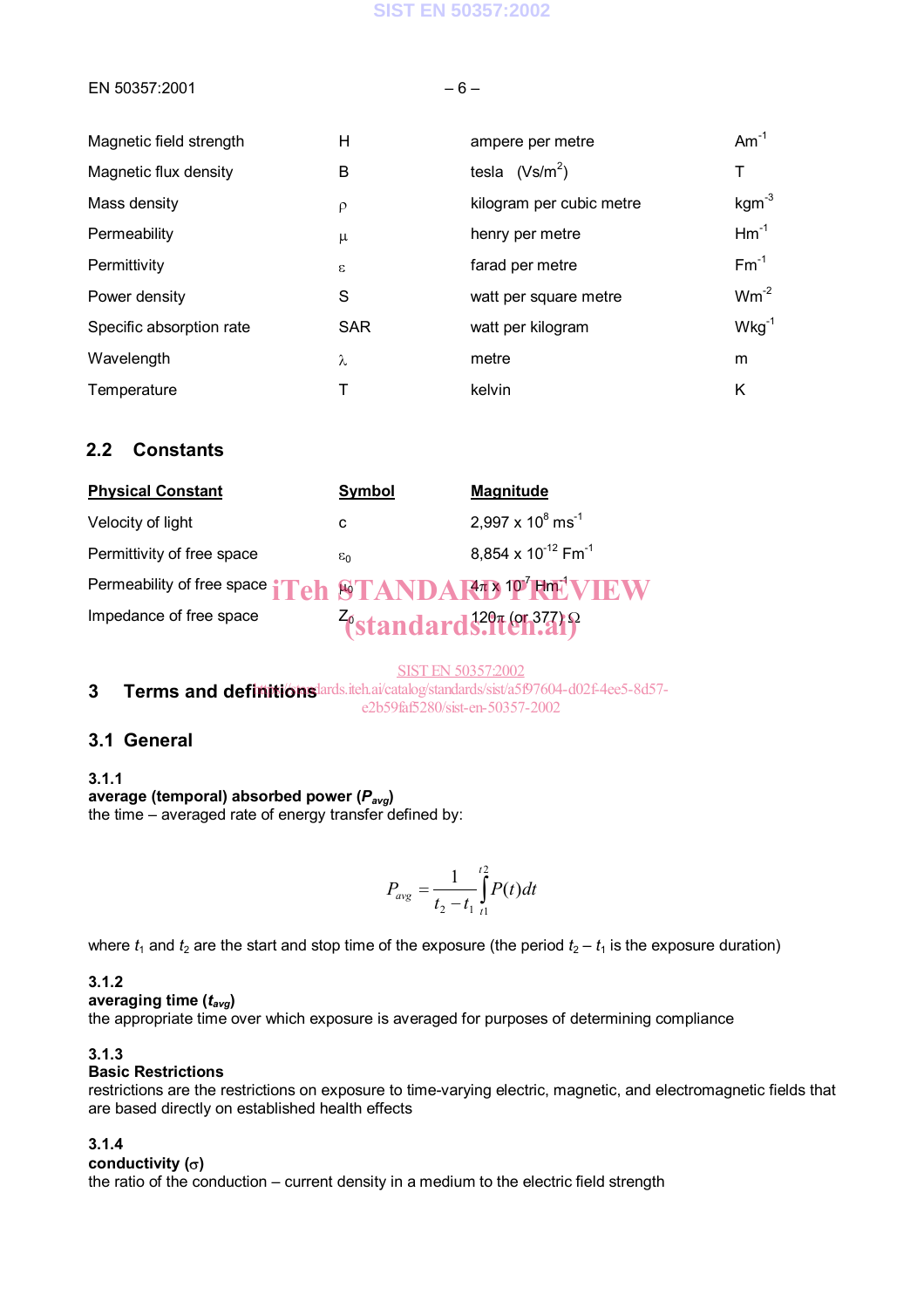#### **contact current**

current flowing into the body by touching a conductive object in an electromagnetic field

#### **3.1.6**

#### **current density (J)**

the electromagnetic field induced current per unit area inside the body

#### **3.1.7**

dielectric constant ( $\varepsilon$ )

see permittivity

#### **3.1.8**

#### **duty factor (or duty cycle)**

the ratio of pulse duration to the pulse period of a periodic pulse train. Also, may be a measure of the temporal transmission characteristic of an intermittently transmitting RF source such as a paging antenna by dividing average transmission duration by the average period for transmissions. A duty factor of 1,0 corresponds to continuous operation

#### **3.1.9**

#### **electric field strength (***E***)**

the magnitude of a field vector at a point that represents the force (*F*) on an infinitely small charge (*q*) divided by the charge

# *q* **iTeh STANDARD PREVIEW** (standards.iteh.ai)

#### **3.1.10**

#### **electric flux density (***D***)**

electric flux defisity (*D*)<br>the magnitude of a field <u>vector that is equal to the electric field strength (*E*) multiplied</u> by the permittivity (*ɛ*) https://standards.iteh.ai/catalog/standards/sist/a5f97604-d02f-4ee5-8d57-

e2b59fa5280/sist-en-50357-2002  

$$
D = \varepsilon E
$$

#### **3.1.11**

#### **energy density**

the energy impinging per unit area normal to the direction of the electromagnetic wave propagation

#### **3.1.12**

#### **exposure**

exposure occurs whenever and wherever a person is subjected to electric, magnetic or electromagnetic fields or to contact current other than those originating from physiological processes in the body and other natural phenomena

#### **3.1.13**

#### **exposure level**

The value of the quantity used when a person is exposed to electromagnetic fields or contact currents

#### **3.1.14**

#### **exposure, direct effect of**

result of a direct interaction in the exposed human body from exposure to electromagnetic fields

#### **3.1.15**

#### **exposure, partial body**

partial body exposure results when fields are substantially non-uniform over the body. Fields that are nonuniform over volumes comparable to the human body may occur due to highly directional sources, standing waves, re-radiating sources or in the near field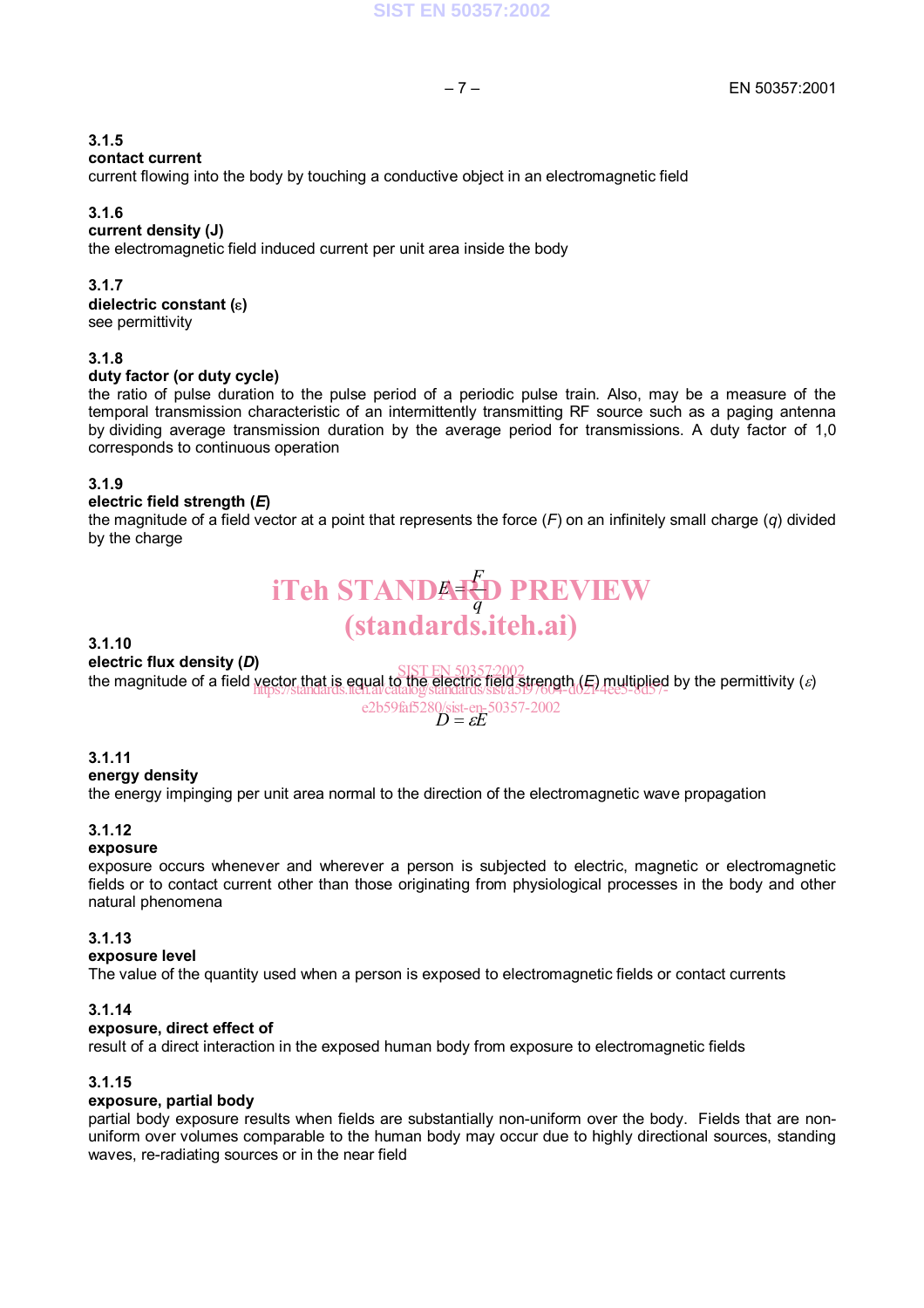#### **exposure, non-uniform**

non-uniform exposure levels result when fields are non-uniform over volumes comparable to the whole human body. This may occur due to standing waves, scattered radiation or in the near field. See "exposure, partial body"

#### **3.1.17**

#### **far-field region**

that region of the field of an antenna where the angular field distribution is essentially independent of the distance from the antenna. In this region (also called the free space region), the field has a predominantly plane-wave character, i.e. locally uniform distribution of electric field strength and magnetic field strength in planes transverse to the direction of propagation

#### **3.1.18**

#### **induced current**

current induced inside the body as a result of direct exposure to electromagnetic fields

#### **3.1.19**

#### **intrinsic impedance of free space (Z<sub>0</sub>)**

the ratio of the electric field strength to the magnetic field strength of a propagating electromagnetic wave in free space. This does not apply in the near-field region

#### **3.1.20**

#### **magnetic flux density (***B***)**

the magnitude of a field vector that is equal to the magnetic field *H* multiplied by the permeability (*µ*) of the medium iTeh STANDARD PREVIEW

# (standardaiteh.ai)

#### **3.1.21**

#### SIST EN 50357:2002

magnetic field strength (*H*) / standards.iteh.ai/catalog/standards/sist/a5f97604-d02f-4ee5-8d57the magnitude of a field vector in a point<u>-that results in a f</u>orce (*F*) on a charge (*q*) moving with velocity (*v*)

$$
F = q\left(\nu \times \mu H\right)
$$

[or magnetic flux density divided by permeability of the medium, see "magnetic flux density"]

#### **3.1.22**

#### **multiple frequency fields**

the superposition of two or more electromagnetic fields of differing frequency

#### **3.1.23**

#### **near-field region**

a region generally in proximity to an antenna or other radiating structure, in which the electric and magnetic fields do not have a substantially plane-wave character, but vary considerably from point to point. The nearfield region is further subdivided into two sub-regions. The **reactive near-field region** is closest to the radiating structure and contains most or nearly all of the stored energy. The **radiating near-field region** is where the radiation field predominates over the reactive field, but lacks substantial plane-wave character and is complicated in structure

#### **3.1.24**

#### **permeability (***µ***)**

the property of a material which defines the relationship between magnetic flux density *B* and magnetic field strength *H*. It is commonly used as the combination of the permeability of free space and the relative permeability for specific dielectric materials

$$
\mu = \mu_R \mu_0 = B/H
$$

where  $\mu$  is the permeability of the medium expressed in henry per metre (Hm<sup>-1</sup>)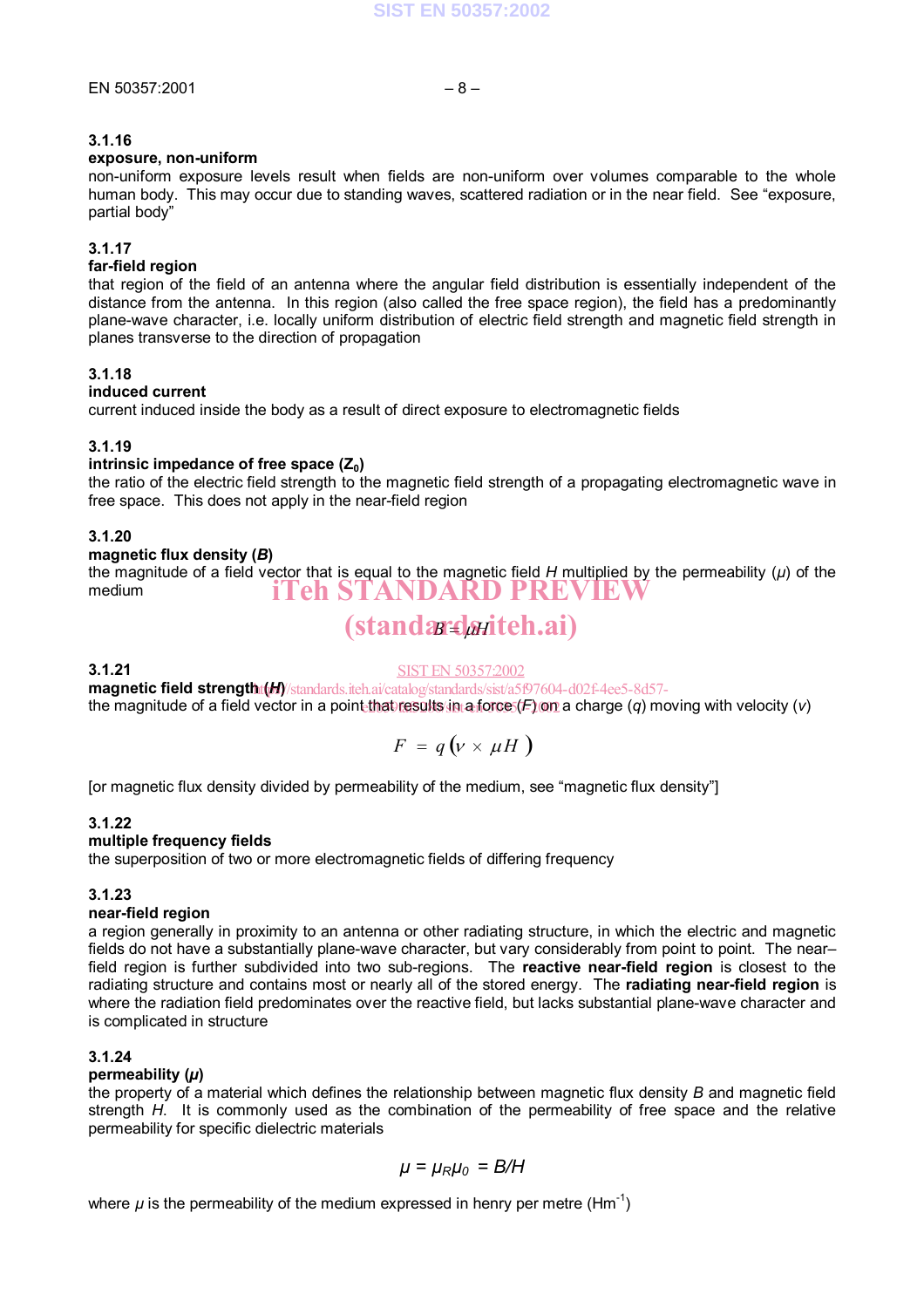#### **permittivity, ()**

the property of a dielectric material (e.g. biological tissue) which defines the relationship between electrical flux density *D* and electrical field strength *E*. It is commonly used as the combination of the permittivity of free space and the relative permittivity (or dielectric constant) for specific dielectric materials

$$
\varepsilon = \mu_R \mu_0 = D/H
$$

where  $\varepsilon$  is the permittivity of the medium expressed in farads per metre (Fm<sup>-1</sup>)

#### **3.1.26**

#### **polarisation**

that property of electromagnetic fields describing the time-varying direction and amplitude of the electric field vector: specifically, the figure traced as a function of time by the extremity of the E-Field vector at a fixed location in space, as observed along the direction of propagation. In general, the figure is elliptical and it is traced in a clockwise or counter clockwise sense. The commonly referenced circular and linear polarisations are obtained when the ellipse becomes a circle or a straight line, respectively. Clockwise sense rotation of the electric vector is designated right – hand polarisation and counter clockwise sense rotation is designated left-hand polarisation

#### **3.1.27**

#### **power density (***S***)**

power per unit area normal to the direction of electromagnetic wave propagation. For plane waves the power density (*S*), electric field strength (*E*) and magnetic field strength (*H*) are related by the impedance of free space, i.e. 377 ohms

# iTeh STANDARD PREVIEW

NOTE Although many survey instruments indicate power density units, the actual quantities measured are *E* or *H*, or the square of those quantities. (standards.iteh.ai)

#### $S = \frac{\text{S}E^2}{\text{s}H} E N \frac{293572002}{\text{s}H} E H$ 377 309 <u>SIST EN 50357:2002</u> https://standards.iteh.ai/catalog/standards/sist/a5f97604-d02f-4ee5-8d57 e2b59faf5280/sist-en-50357-2002

In particular where *E* and *H* are expressed in units of Vm<sup>-1</sup> and Am<sup>-1</sup>, respectively, and *S* in Wm<sup>-2</sup>.

It should be noted that the value of 377  $\Omega$  is only valid for free space, far field measurement conditions (and does not apply for inductive devices operating in the reactive near field).

#### **3.1.28**

#### **power density, average (temporal)**

the instantaneous power density integrated over a source repetition period. This averaging is not to be confused with the measurement averaging time

#### **3.1.29**

#### **power density, plane-wave equivalent**

commonly used term associated with any electromagnetic wave, equal in magnitude to the power density of a plane wave having the same electric (*E*) or magnetic (*H*) field strength

#### **3.1.30**

#### **root-mean-square (rms)**

the effective value or the value associated with joule heating, of a periodic electromagnetic wave. The rms value is obtained by taking the square root of the mean of the squared value of a function

NOTE Although many survey instruments indicate rms, the actual quantity measured is root-sum-square (rss) (equivalent field strength). The value rss is obtained from three individual rms field strength values, measured in three orthogonal directions combined disregarding the phases. The measured rss value is the maximum possible (worse case) and can be quite different from the true rootmean-square (rms) value.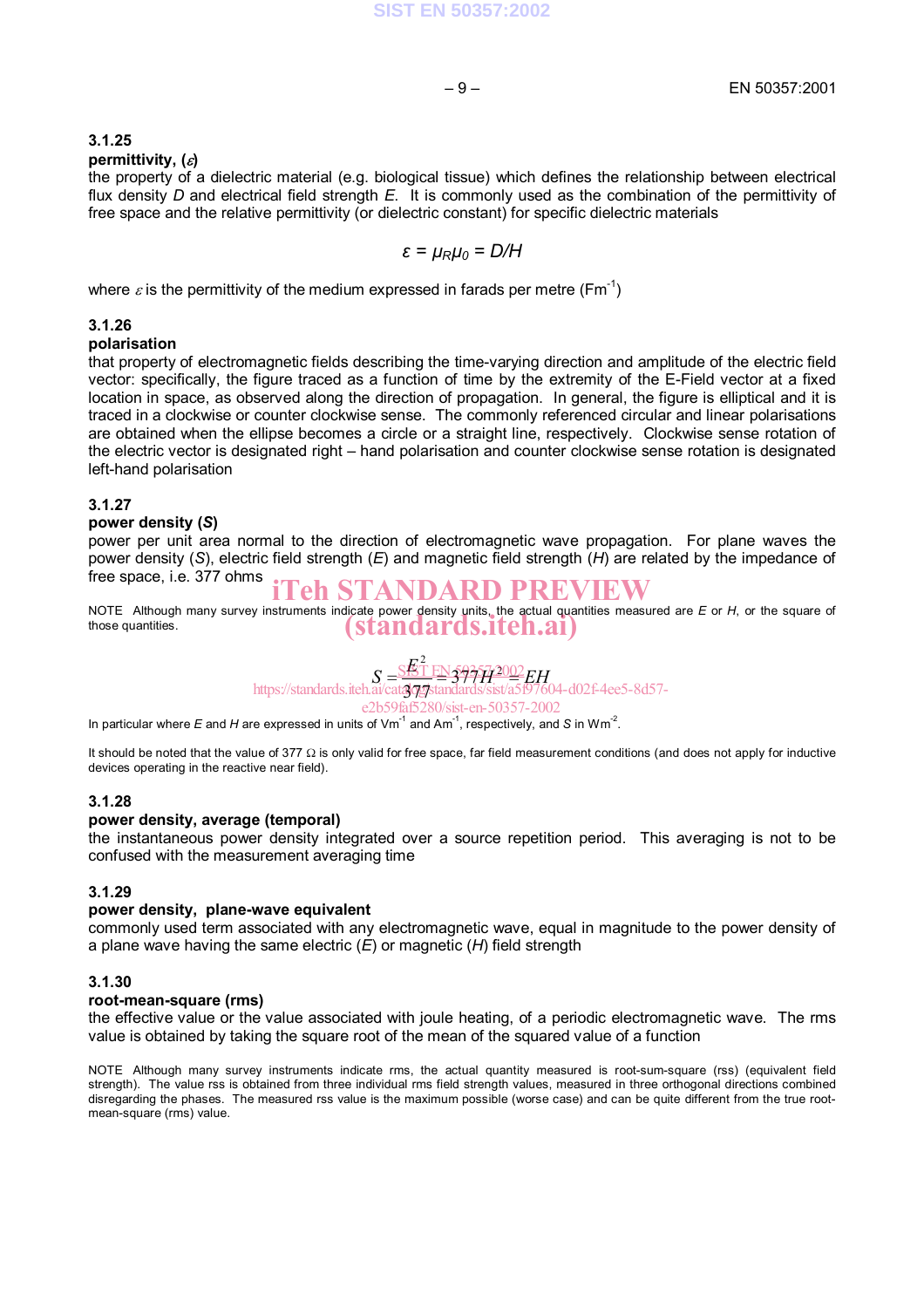#### **root-sum-square (rss)**

the effective value or the value associated with joule heating, of a periodic electromagnetic wave. The rss value is obtained by taking the square root of the sum of the squared value of a function

$$
X = \sqrt{\sum_{1}^{n} (X_n)^2}
$$

#### **3.1.32**

#### **scattered radiation**

an electromagnetic field resulting from currents induced in a secondary, conducting or dielectric object by electromagnetic waves incident on that object from one or more primary sources. The scattering object is sometimes called a "re-radiator" or "secondary radiator"

#### **3.1.33**

#### **specific absorption rate (SAR)**

the time derivative of the incremental electromagnetic energy *(dW)* absorbed by (dissipated in) an incremental mass  $\langle dm \rangle$  contained in a volume element  $\langle dV \rangle$  of given mass density  $\langle \rho \rangle$ 

$$
SAR = \frac{d}{dt} \left( \frac{dW}{dm} \right) = \frac{d}{dt} \left( \frac{dW}{\rho dV} \right)
$$

# SAR is expressed in units of watts per kilogram (Wkg<sup>-1</sup>RD PREVIEW

NOTE SAR can be calculated by:

# (standards.iteh.ai)

*SAR Ei* 2 https://standards.iteh.ai/catalog/standards*Q*ist/a5f97604-d02f-4ee5-8d57-SSARN=503572002 e2b59faf5280/sist-en-50357-2002

$$
SAR = c_i \frac{dT}{dt}\bigg|_{\text{at }t_0}
$$

where

 $E_i$ :<br> $\sigma$ : : rms value of the electric field strength in the tissue in V/m

conductivity of body tissue in S/m

 $\rho$ : density of body tissue in kg/m<sup>3</sup>

 $c_i$ : heat capacity of body tissue in J/kg K

*dT* : initial time derivative of temperature in body tissue in K/s

#### **3.1.34**

*dt*

#### **wavelength**

the wavelength  $(\lambda)$  of an electromagnetic wave is related to the frequency ( $f$ ) and velocity (c) by the expression

$$
\lambda = \frac{c}{f}
$$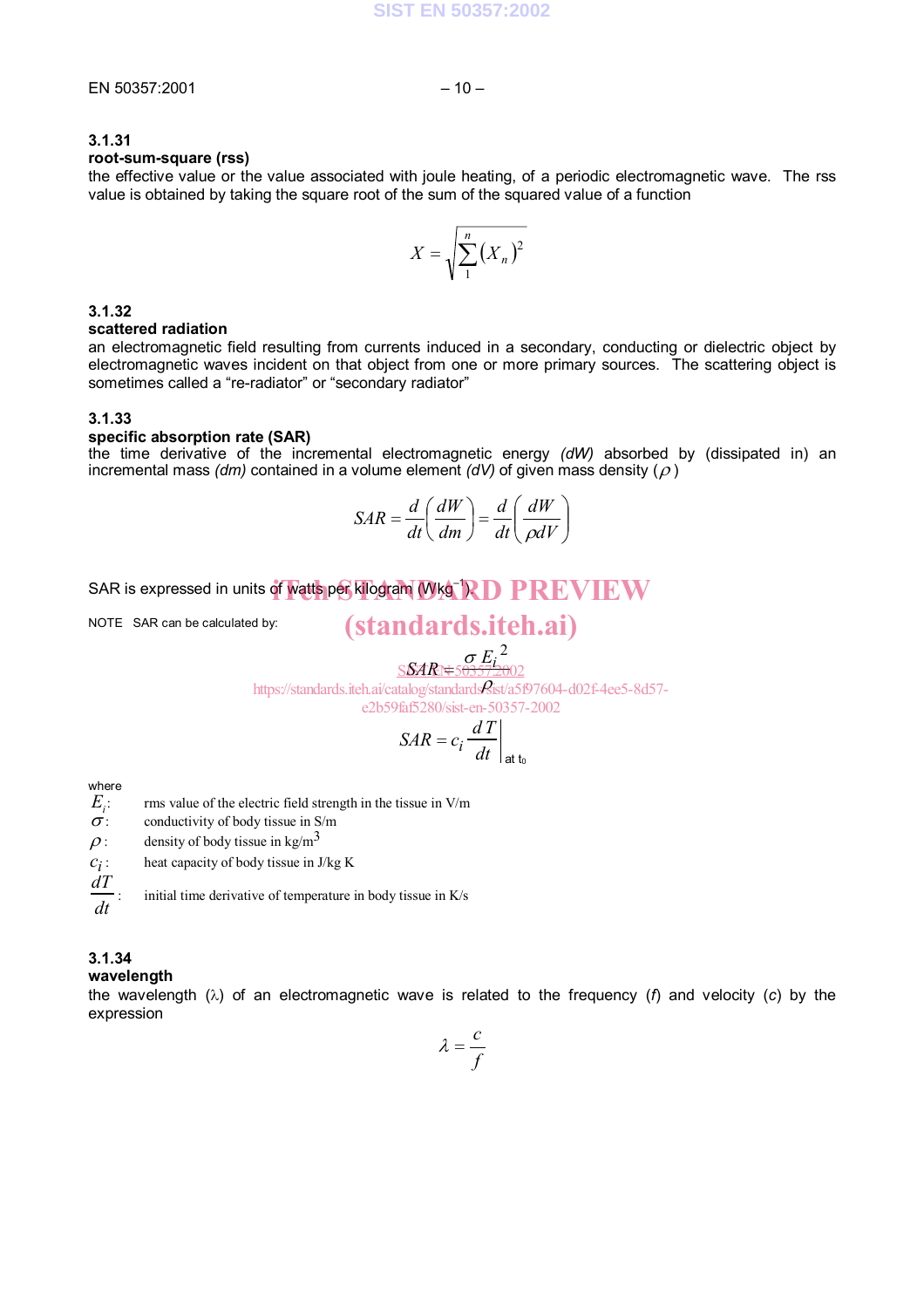# **3.2 Specific for EAS, RFID and similar applications**

#### **3.2.1**

### **active tags**

tags which use batteries as a partial or complete source of power. They are further differentiated by separating them into those with replaceable batteries and those with batteries that are sealed for life as an integral part of the tag

#### **3.2.2**

#### **activator**

a device which changes inactive transponders so that they are able to transpond

#### **3.2.3**

#### **air interface**

the conductor-free medium, usually air, between a transponder and the reader through which data communication is achieved by means of a modulated inductive, capacitive or propagated electromagnetic field

### **3.2.4**

#### **antenna**

antennas are conductive elements that radiate, and/or receive energy in the radio frequency spectrum

#### **3.2.5**

#### **bandwidth**

the range or band of frequencies in the electromagnetic spectrum within which a system is capable of the range or band or frequencies in the electromagnetic spectrum within which a receiving and transmitting  $1$  en STANDARD PREVIEW

#### **3.2.6**

# (standards.iteh.ai)

#### **capacitive coupling**

systems using electric fields as a means of transferring data or power are said to use capacitive coupling. This is sometimes also referred to as electrostatic coupling is a 507604-d02f-4ee5-8d57-

#### e2b59faf5280/sist-en-50357-2002

# **3.2.7**

# **carrier**

the frequency used to carry data by appropriate modulation of the carrier waveform

## **3.2.8**

#### **CEPT**

Conférence Européenne des Postes et des Télécommunication. The body responsible for European (not only EC) efficient utilisation of spectrum and regulatory matters

#### **3.2.9**

#### **deactivator**

a device which changes transponders so that they no longer transpond

#### **3.2.10**

#### **electromagnetic coupling**

systems using electromagnetic waves (hertzian waves) as a means of transferring data or power are said to use electromagnetic coupling

#### **3.2.11**

#### **electronic article surveillance (EAS)**

a system which detects the presence of transponders, which is often used for anti-theft purposes

#### **3.2.12**

#### **electrostatic coupling**

systems using the induced voltage on a plate as a means of transferring data or power are said to use electrostatic coupling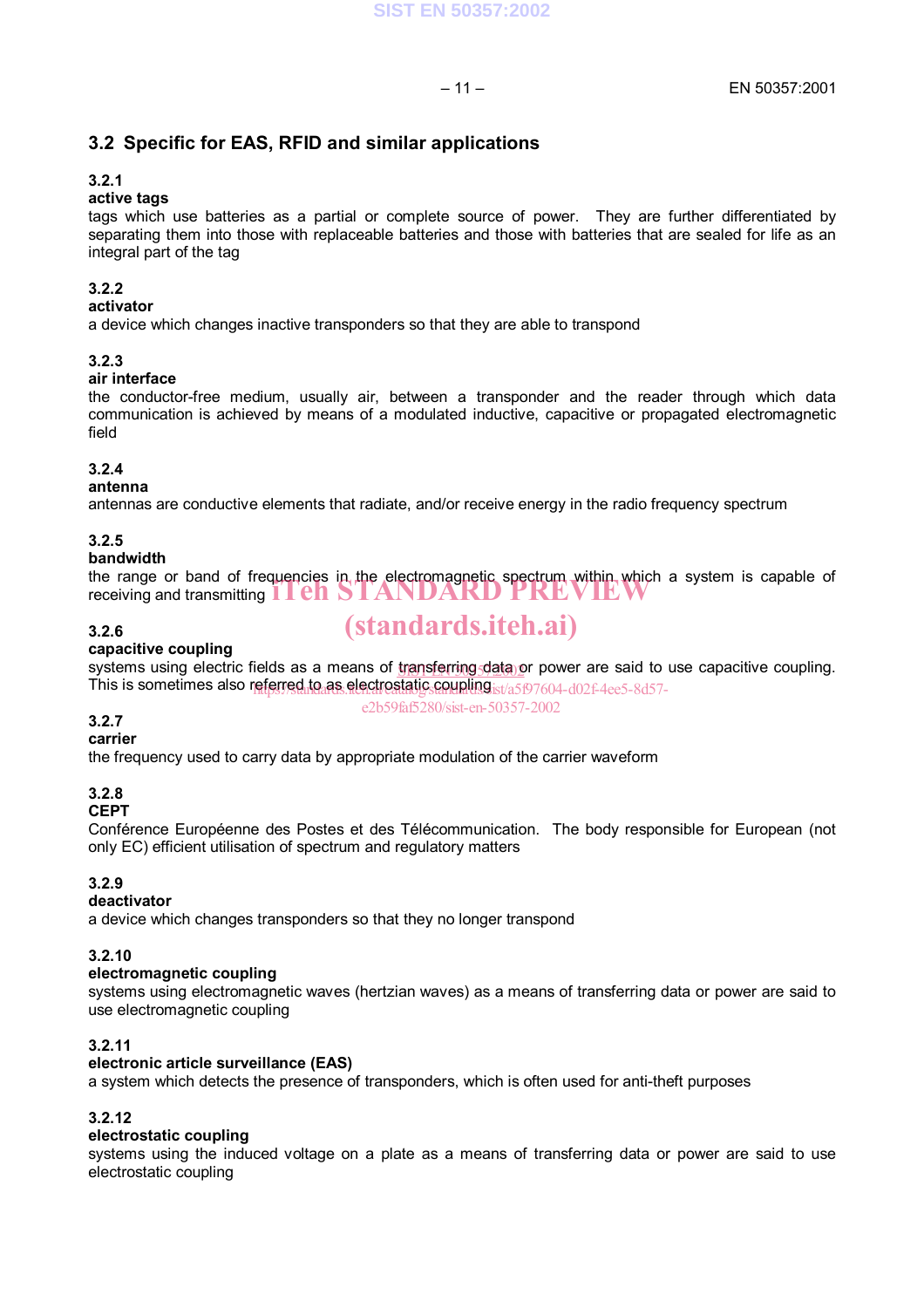## **3.2.13**

#### **ERP**

effective radiated power (normally expressed in watts.) is the product of the power supplied to the antenna and its gain relative to a half-wave dipole in a given direction

#### **3.2.14**

#### **EIRP**

equivalent isotropic radiated power (normally expressed in watts) is the product of the power supplied to the antenna and the antenna gain in a given direction relative to an isotropic antenna (absolute or isotropic gain)

#### **3.2.15**

### **frequency**

the number of times per second that a signal executes a complete cycle

#### **3.2.16**

#### **harmonics**

multiples of a principal frequency, invariably exhibiting lower amplitudes

#### **3.2.17**

#### **inductive coupling**

systems using magnetic fields as a means of transferring data or power are said to use inductive coupling

#### **3.2.18**

#### **ITU**

International Telecommunication Union. The body responsible for world-wide utilisation of the spectrum iTeh STANDARD PREVIEW

#### **3.2.19**

**memory card**

# (standards.iteh.ai)

SIST EN 50357:2002

a read/write or re-programmable tag with the size of a credit card

## **3.2.20**

**3.2.20**<br> **modulation, amplitude (AM)**<br>
antage antage (and 50257, 2002)

data superimposed on a carrier by means of changes in its amplitude e2b59faf5280/sist-en-50357-2002

#### **3.2.21**

#### **modulation, phase (PM)**

data superimposed on a carrier by means of changes in its phase

#### **3.2.22**

#### **modulation, frequency (FM)**

data superimposed on a carrier by means of changes in its frequency

#### **3.2.23**

#### **modulation, frequency shift keyed (FSK)**

the transmission of data by switching between two frequencies of carrier

#### **3.2.24**

#### **modulation, pulse duration (PDM)**

the transmission of data by means of the duration of pulses of a carrier

#### **3.2.25**

#### **modulation, pulse position (PPM)**

the transmission of data by the position of pulses relative to a reference point

#### **3.2.26**

#### **nominal range**

the range at which a system will provide reliable operation, taking account of the normal variability of the environment in which it is used